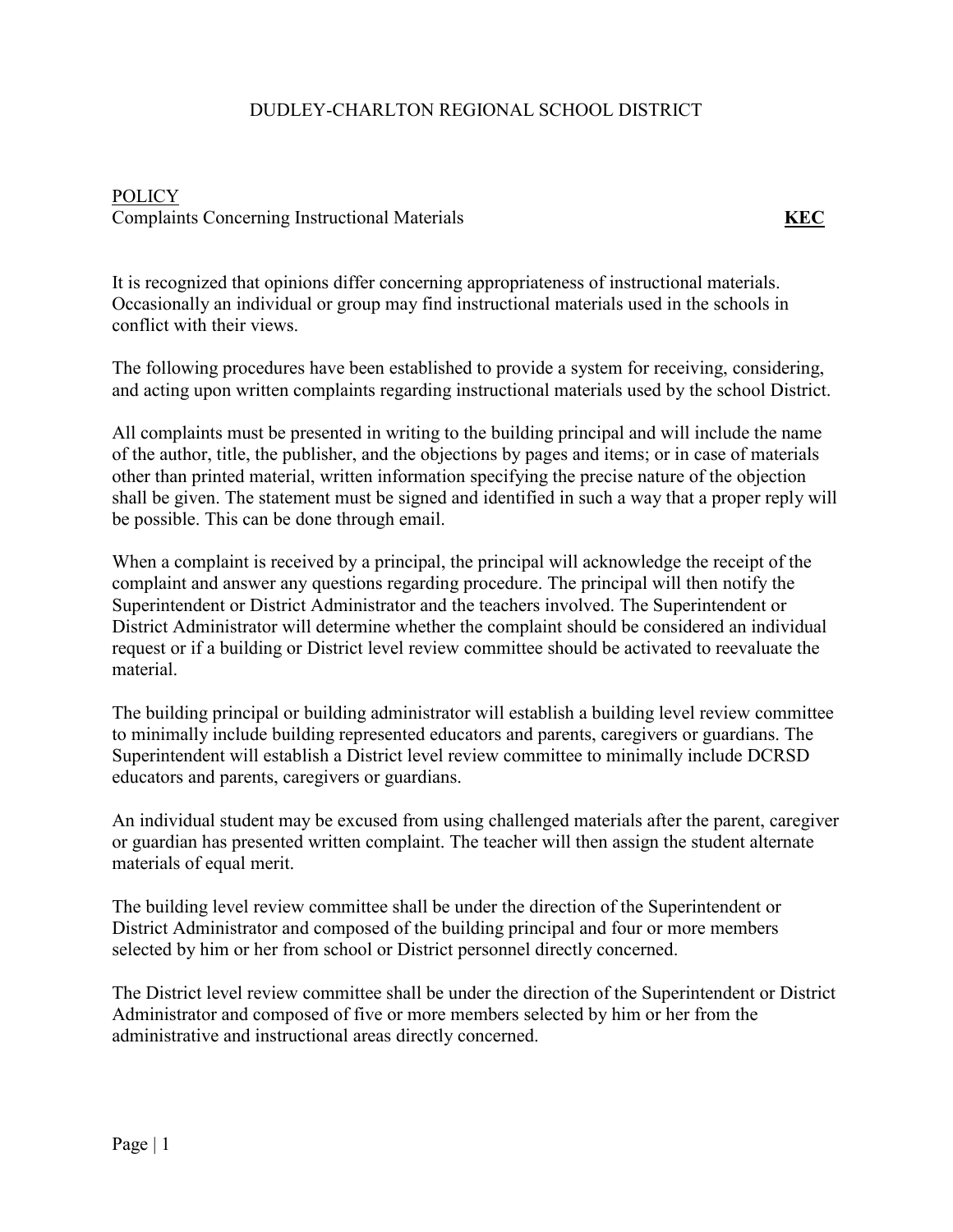The use of challenged materials by class, school or District shall not be restricted until final disposition has been made by the appropriate review committee but those individuals who have expressed concern may be excused from using challenged materials.

In the deliberations of challenged materials, the review committee may consider among other things the educational philosophy of the school District, the professional opinions of other teachers of the same subject and of other competent authorities, reviews of the materials by reputable bodies, the teacher's own stated objectives in using the materials, and the objections of the complainant.

The findings of the building review committee and/or District review committee shall be a matter of written record and transmitted to the Superintendent or District Administrator and regional school committee for the final action before a response is made to all interested parties.

## Timeline

The following timeline is a guide. Extenuating circumstances, school vacation weeks and the summer break will alter the timeline below. In addition, complaints received after May 15<sup>th</sup> and determine to require a District level review committee may be reviewed at the start of the following school year.

The building principal or building administrator will acknowledge receipt of the complaint within 10 school working days, to include a determination of a building level review committee or a District level review committee.

A review committee, building or District, will be established and the complaint reviewed with an outcome to the regional school committee within 45 school working days.